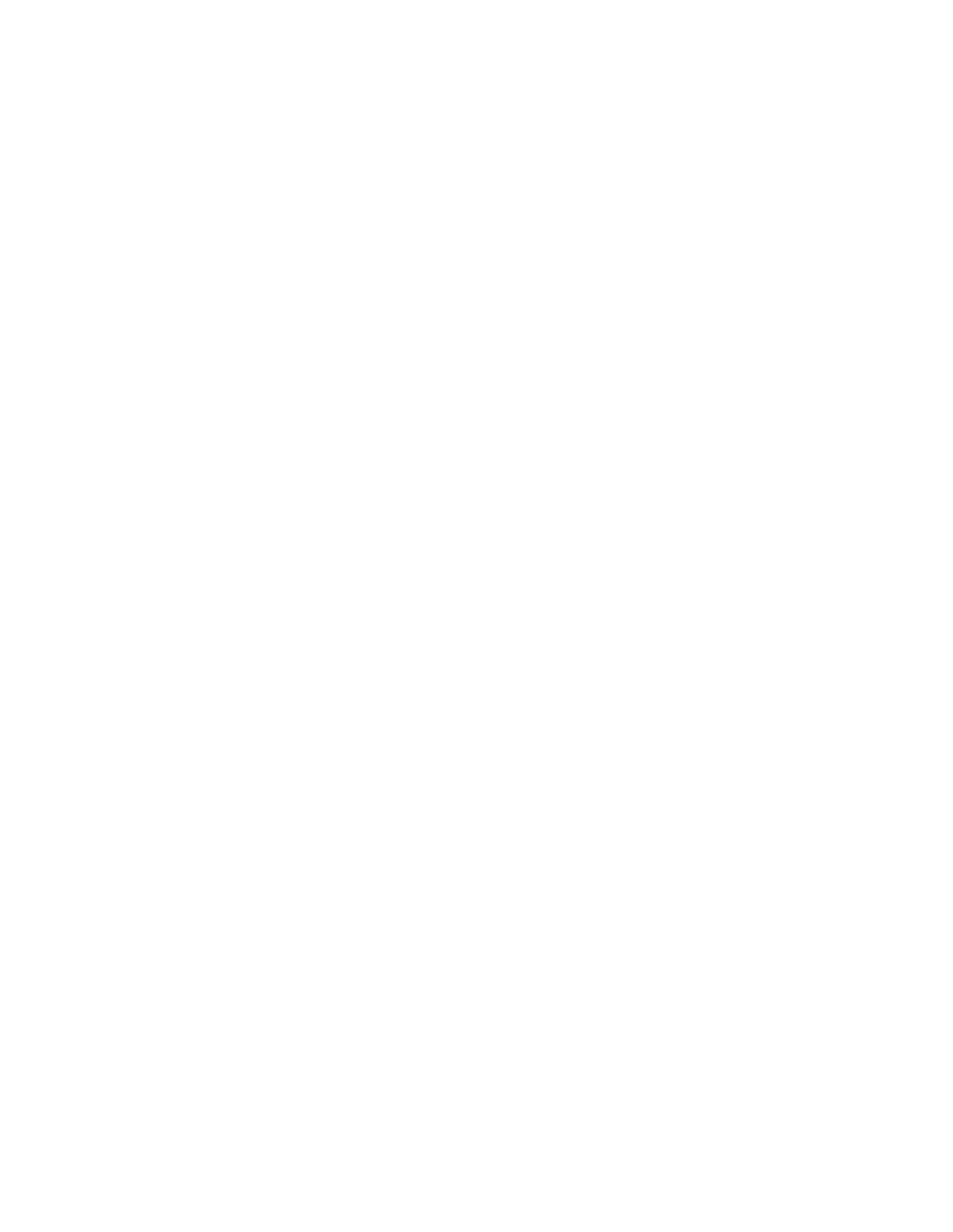

15. a) Does Applicant subcontract work to others? **O** Yes **O** No Approximate % \_\_\_\_\_\_\_\_\_ b) Are subcontractors required to carry errors and omissions insurance? **O** Yes **O** No

 $\overline{\phantom{a}}$  ,  $\overline{\phantom{a}}$  ,  $\overline{\phantom{a}}$  ,  $\overline{\phantom{a}}$  ,  $\overline{\phantom{a}}$  ,  $\overline{\phantom{a}}$  ,  $\overline{\phantom{a}}$  ,  $\overline{\phantom{a}}$  ,  $\overline{\phantom{a}}$  ,  $\overline{\phantom{a}}$  ,  $\overline{\phantom{a}}$  ,  $\overline{\phantom{a}}$  ,  $\overline{\phantom{a}}$  ,  $\overline{\phantom{a}}$  ,  $\overline{\phantom{a}}$  ,  $\overline{\phantom{a}}$ 

16. Does any principal, partner, officer or employee of Applicant serve on the board of directors or hold greater than a 3% shareholder interest in any client of the Applicant? **O** Yes **O** No *If Yes, please describe:* 

## **D. Prior Insurance**

17. Are any errors and omissions or professional liability insurance policies currently in force? **O** Yes **O** No  *If Yes, please describe:* 

| Name of Insurer: |                                                                                    | <b>Effective Date:</b> |          |
|------------------|------------------------------------------------------------------------------------|------------------------|----------|
| ∟imit:           | Deductible/Retention:                                                              |                        | Premium: |
|                  | Length of time that coverage has been in force/retroactive date on current policy: |                        |          |

- 18. Does Applicant currently carry commercial general liability insurance? **O** Yes **O** No
- 19. Has any policy or application for similar insurance on behalf of the Applicant or its predecessor(s) in business ever been declined, cancelled, rescinded or refused renewal? **O** Yes **O** No **[NOT APPLICABLE IN MISSOURI]** *If Yes, please describe:*

#### **E. Risk Management and Claims Information**

- 20. Does Applicant have a Risk Manager? **O** Yes **O** No  *If No, describe the steps taken to minimize and manage business risks*: \_\_\_\_\_\_\_\_\_\_\_\_\_\_\_\_\_\_\_\_\_\_\_\_\_\_\_\_\_\_\_\_
- 21. Has any owner, principal, director, officer, agent or employee of the Applicant ever been the subject of an investigation, disciplinary or criminal action as a result of his or her professional activities? **O** Yes **O** No *If Yes, complete a Claim Supplement for each incident.*

\_\_\_\_\_\_\_\_\_\_\_\_\_\_\_\_\_\_\_\_\_\_\_\_\_\_\_\_\_\_\_\_\_\_\_\_\_\_\_\_\_\_\_\_\_\_\_\_\_\_\_\_\_\_\_\_\_\_\_\_\_\_\_\_\_\_\_\_\_\_\_\_\_\_\_\_\_\_\_\_\_\_\_\_\_\_\_\_\_\_\_\_  $\Box$ 

- 22. Have any Claims, suits or demands for arbitration been made, whether or not reported, under the provisions of any professional liability coverage policy, against the Applicant, its predecessors, or any past or present principal, partner, officer or employee within the last five (5) years? **O** Yes **O** No *If Yes, complete a Claim Supplement for each incident.*
- 23. Does any director, officer, employee or partner of the Applicant have knowledge or information of any fact, circumstance or any actual or alleged act, error, or omission which might reasonably be expected to result in a **Claim**? **O** Yes **O** No *If Yes, complete a Claim Supplement for each incident.*

#### **F. Warranty**

**The undersigned authorized owner, partner, director, or officer of the Applicant represents and warrants on behalf of the Named Insured and all persons/entities for whom insurance is being sought that to the best of his/her knowledge and belief after reasonable inquiry, the statements set forth herein and attached hereto are true. It is understood that the statements in this Application, including material submitted to or obtained by the underwriter, are material to the acceptance of the risk, and relied upon by the underwriter. The Applicant further agrees that in the event of any material misrepresentation or omission in the Application, including materials submitted to or obtained by the underwriter, this Policy shall be void.**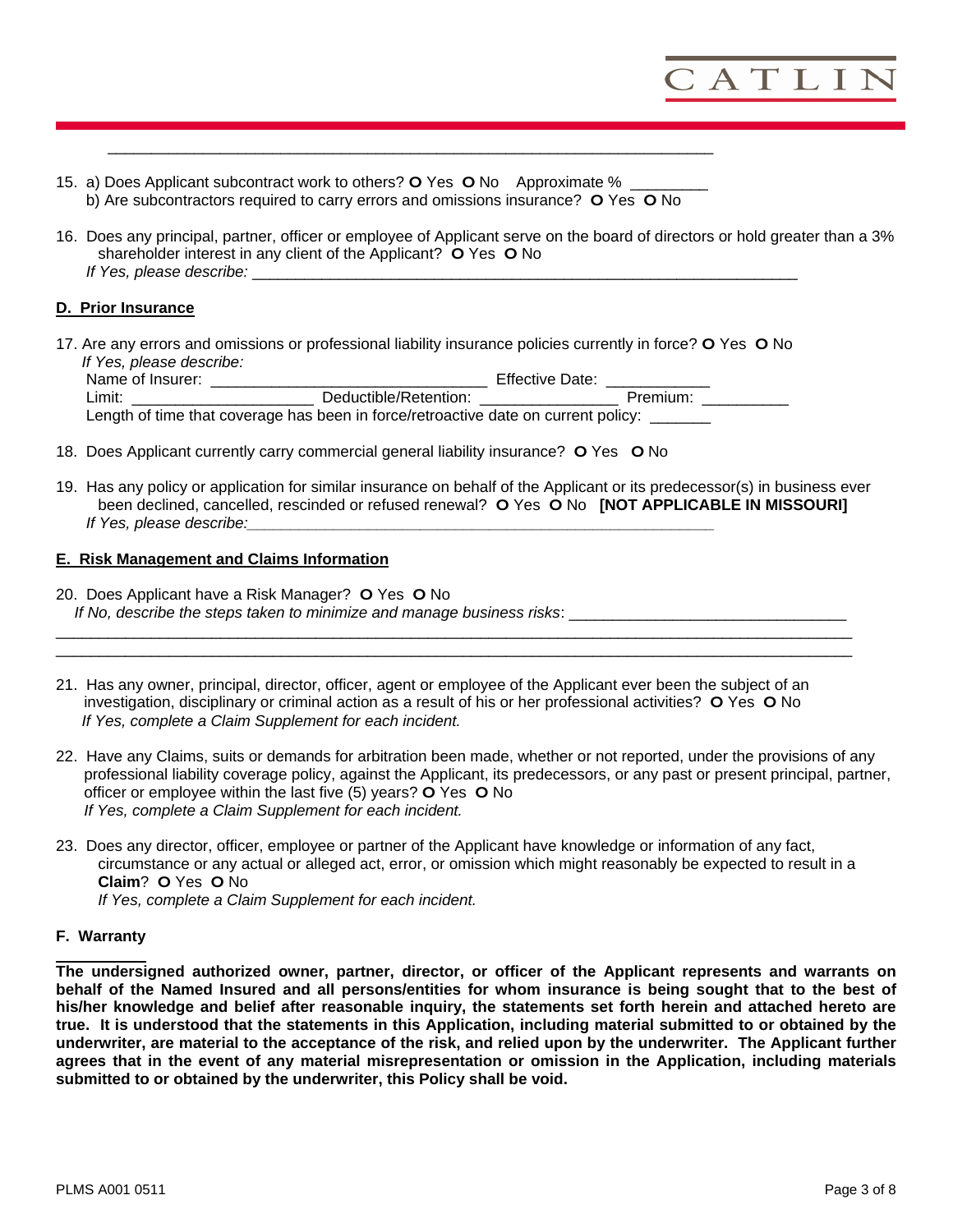

The undersigned authorized owner, partner, director, or officer of the Applicant declares that the statements set forth herein are true. The undersigned agrees that if the information supplied on this **Application** changes between the date of this **Application** and the effective date of the insurance, he/she will immediately notify the **Insurer** of such changes, and the **Insurer** may withdraw or modify any outstanding quotations, authorizations, or agreements to bind the insurance.

Signing this **Application** does not bind the Applicant or the **Insurer** to complete the insurance, but it is agreed that this **Application** shall be the basis of the contract should a policy be issued, and it will be attached to and become part of the Policy.

| SIGNED:       | זד∆רו<br>- - |
|---------------|--------------|
|               |              |
| PRINTED NAME: |              |

## **FRAUD PREVENTION – GENERAL WARNING**

Any person who knowingly presents a false or fraudulent claim for payment of a loss or benefit or knowingly presents false information in an application for insurance is guilty of a crime and may be subject to fines and confinement in prison.

#### **STATE SPECIFIC PROVISIONS**

| <b>Arkansas</b>                | Any person who knowingly presents a false or fraudulent claim for payment of a loss or<br>benefit or knowingly presents false information in an application for insurance is<br>guilty of a crime and may be subject to fines and confinement in prison.                                                                                                                                                                                                                                                                                                                                                                                                                                                                     |
|--------------------------------|------------------------------------------------------------------------------------------------------------------------------------------------------------------------------------------------------------------------------------------------------------------------------------------------------------------------------------------------------------------------------------------------------------------------------------------------------------------------------------------------------------------------------------------------------------------------------------------------------------------------------------------------------------------------------------------------------------------------------|
| Colorado                       | It is unlawful to knowingly provide false, incomplete, or misleading facts or information to<br>an insurance company for the purpose of defrauding or attempting to defraud the<br>company. Penalties may include imprisonment, fines, denial of insurance and civil<br>damages. Any insurance company or agent of an insurance company who knowingly<br>provides false, incomplete, or misleading facts or information to a policyholder or claimant<br>for the purpose of defrauding or attempting to defraud the policyholder or claimant with<br>regard to a settlement or award payable for insurance proceeds shall be reported to the<br>Colorado Division of Insurance within the Department of Regulatory Agencies. |
| <b>District of</b><br>Columbia | WARNING: It is a crime to provide false or misleading information to an insurer for the<br>purpose of defrauding the insurer or any other person. Penalties include imprisonment<br>and/or fines. In addition, an insurer may deny insurance benefits if false information<br>materially related to a claim was provided by the applicant.                                                                                                                                                                                                                                                                                                                                                                                   |
| <b>Florida</b>                 | Any person who knowingly and with intent to injure, defraud, or deceive any insurer files a<br>statement of claim or an application containing any false, incomplete, or misleading<br>information is guilty of a felony of the third degree.                                                                                                                                                                                                                                                                                                                                                                                                                                                                                |
| Hawaii                         | For your protection, Hawaii law requires you to be informed that presenting a fraudulent<br>claim for payment of a loss or benefit is a crime punishable by fines or imprisonment, or<br>both.                                                                                                                                                                                                                                                                                                                                                                                                                                                                                                                               |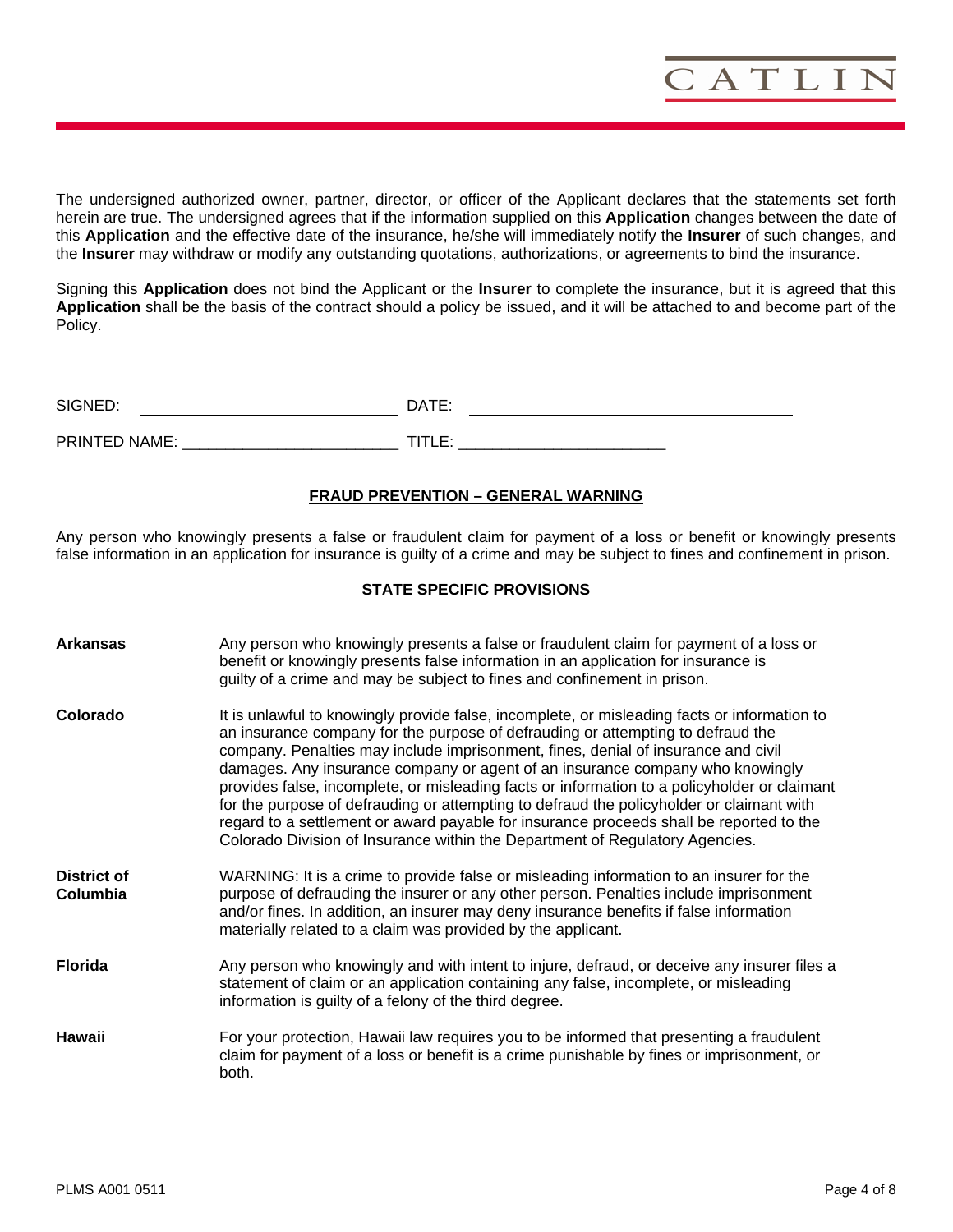

| Kentucky          | Any person who knowingly and with intent to defraud any insurance company or other<br>person files an application for insurance containing any materially false information or<br>conceals, for the purpose of misleading, information concerning any fact material thereto<br>commits a fraudulent insurance act, which is a crime.                                                                                                                                                                                                                                                                                                                                                  |
|-------------------|---------------------------------------------------------------------------------------------------------------------------------------------------------------------------------------------------------------------------------------------------------------------------------------------------------------------------------------------------------------------------------------------------------------------------------------------------------------------------------------------------------------------------------------------------------------------------------------------------------------------------------------------------------------------------------------|
| Louisiana         | Any person who knowingly presents a false or fraudulent claim for payment of a loss or<br>benefit or knowingly presents false information in an application for insurance is guilty of a<br>crime and may be subject to fines and confinement in prison.                                                                                                                                                                                                                                                                                                                                                                                                                              |
| <b>Maine</b>      | It is a crime to knowingly provide false, incomplete or misleading information to an<br>insurance company for the purpose of defrauding the company. Penalties may include<br>imprisonment, fines, or denial of insurance benefits.                                                                                                                                                                                                                                                                                                                                                                                                                                                   |
| <b>Maryland</b>   | Any person who knowingly and willfully presents a false or fraudulent claim for payment of<br>a loss or benefit or who knowingly and willfully presents false information in an application<br>for insurance is guilty of a crime and may be subject to fines and confinement in prison.                                                                                                                                                                                                                                                                                                                                                                                              |
| <b>New Jersey</b> | Any person who includes any false or misleading information on an application for an<br>insurance policy is subject to criminal and civil penalties.                                                                                                                                                                                                                                                                                                                                                                                                                                                                                                                                  |
| <b>New Mexico</b> | Any person who knowingly presents a false or fraudulent claim for payment of a loss or<br>benefit or knowingly presents false information in an application for insurance is guilty of a<br>crime and may be subject to civil fines and criminal penalties.                                                                                                                                                                                                                                                                                                                                                                                                                           |
| <b>New York</b>   | All commercial insurance forms, except as provided for automobile insurance:<br>Any person who knowingly and with intent to defraud any insurance company or other<br>person files an application for insurance or statement of claim containing any materially<br>false information, or conceals for the purpose of misleading, information concerning any<br>fact material thereto, commits a fraudulent insurance act, which is a crime, and shall also<br>be subject to a civil penalty not to exceed five thousand dollars and the stated value of the<br>claim for each such violation.                                                                                         |
|                   | Automobile insurance forms<br>Any person who knowingly makes or knowingly assists, abets, solicits or conspires with<br>another to make a false report of the theft, destruction, damage or conversion of any<br>motor vehicle to a law enforcement agency, the department of motor vehicles or an<br>insurance company, commits a fraudulent insurance act, which is a crime, and shall also<br>be subject to a civil penalty not to exceed five thousand dollars and the value of the<br>subject motor vehicle or stated claim for each violation.                                                                                                                                  |
|                   | <b>Fire Insurance:</b> Any person who knowingly and with intent to defraud any insurance<br>company or other person files an application for insurance containing any false<br>information, or conceals for the purpose of misleading, information concerning any fact<br>material thereto, commits a fraudulent insurance act, which is a crime. The proposed<br>insured affirms that the foregoing information is true and agrees that these applications<br>shall constitute a part of any policy issued whether attached or not and that any willful<br>concealment or misrepresentation of a material fact or circumstances shall be grounds to<br>rescind the insurance policy. |
| Ohio              | Any person who, with intent to defraud or knowing that he is facilitating a fraud against an<br>insurer, submits an application or files a claim containing a false or deceptive statement is<br>guilty of insurance fraud.                                                                                                                                                                                                                                                                                                                                                                                                                                                           |
| <b>Oklahoma</b>   | WARNING: Any person who knowingly, and with intent to injure, defraud or deceive any<br>insurer, makes any claim for the proceeds of an insurance policy containing any false,<br>incomplete or misleading information is guilty of a felony.                                                                                                                                                                                                                                                                                                                                                                                                                                         |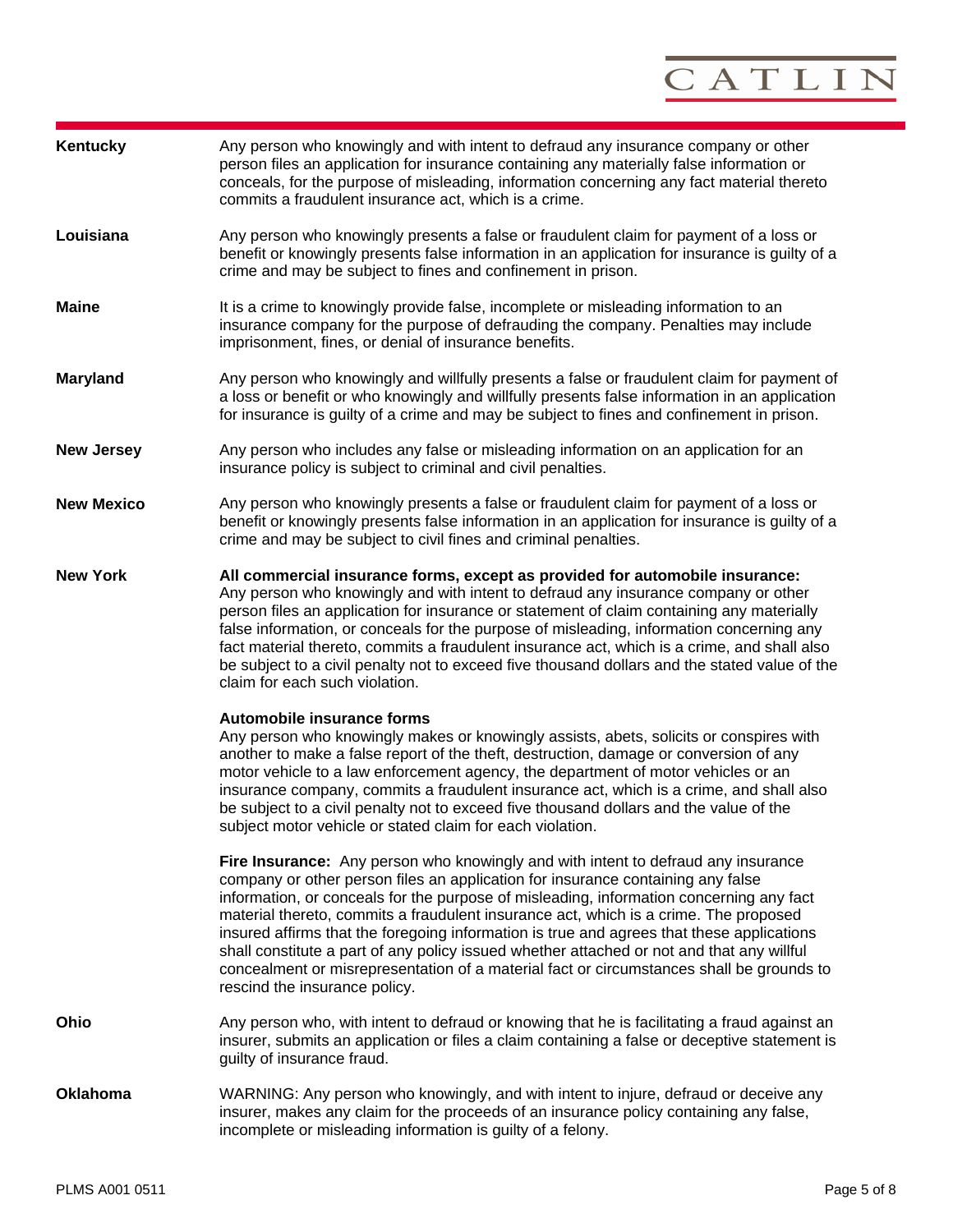

| Oregon                                 | Any person who knowingly presents a false or fraudulent claim for payment of a<br>loss or benefit or knowingly presents materially false information in an application<br>for insurance may be guilty of a crime and may be subject to fines and confinement<br>in prison.<br>In order for us to deny a claim on the basis of misstatements, misrepresentations,                                                                                                                                                                                                                                                                                                                                                                                                                        |
|----------------------------------------|-----------------------------------------------------------------------------------------------------------------------------------------------------------------------------------------------------------------------------------------------------------------------------------------------------------------------------------------------------------------------------------------------------------------------------------------------------------------------------------------------------------------------------------------------------------------------------------------------------------------------------------------------------------------------------------------------------------------------------------------------------------------------------------------|
|                                        | omissions or concealments on your part, we must show that:                                                                                                                                                                                                                                                                                                                                                                                                                                                                                                                                                                                                                                                                                                                              |
|                                        | A. The misinformation is material to the content of the policy;                                                                                                                                                                                                                                                                                                                                                                                                                                                                                                                                                                                                                                                                                                                         |
|                                        | B. We relied upon the misinformation; and<br>C. The information was either:                                                                                                                                                                                                                                                                                                                                                                                                                                                                                                                                                                                                                                                                                                             |
|                                        |                                                                                                                                                                                                                                                                                                                                                                                                                                                                                                                                                                                                                                                                                                                                                                                         |
|                                        | 1. Material to the risk assumed by us; or<br>2. Provided fraudulently.                                                                                                                                                                                                                                                                                                                                                                                                                                                                                                                                                                                                                                                                                                                  |
|                                        |                                                                                                                                                                                                                                                                                                                                                                                                                                                                                                                                                                                                                                                                                                                                                                                         |
|                                        | For remedies other than the denial of a claim, misstatements, misrepresentations,<br>omissions or concealments on your part must either be fraudulent or material to<br>our interests.                                                                                                                                                                                                                                                                                                                                                                                                                                                                                                                                                                                                  |
|                                        | With regard to fire insurance, in order to trigger the right to remedy, material<br>misrepresentations must be willful or intentional.                                                                                                                                                                                                                                                                                                                                                                                                                                                                                                                                                                                                                                                  |
| Pennsylvania                           | Misstatements, misrepresentations, omissions or concealments on your part are<br>not fraudulent unless they are made with the intent to knowingly defraud.<br>Any person who knowingly and with intent to defraud any insurance company or other<br>person files an application for insurance or statement of claim containing any materially<br>false information or conceals for the purpose of misleading, information concerning any<br>fact material thereto commits a fraudulent insurance act, which is a crime and subjects<br>such person to criminal and civil penalties.                                                                                                                                                                                                     |
|                                        | Auto: Any person who knowingly and with intent to injure or defraud any insurer files an<br>application or claim containing any false, incomplete or misleading information shall, upon<br>conviction, be subject to imprisonment for up to seven years and the payment of a fine of<br>up to \$15,000.                                                                                                                                                                                                                                                                                                                                                                                                                                                                                 |
| <b>Puerto Rico</b>                     | Any person who knowingly and with the intention to defraud includes false information in<br>an application for insurance or file, assist or abet in the filing of a fraudulent claim to<br>obtain payment of a loss or other benefit, or files more than one claim for the same loss or<br>damage, commits a felony and if found guilty shall be punished for each violation with a<br>fine of no less than five thousands dollars (\$5,000), not to exceed ten thousands dollars<br>(\$10,000); or imprisoned for a fixed term of three (3) years, or both. If aggravating<br>circumstances exist, the fixed jail term may be increased to a maximum of five (5) years;<br>and if mitigating circumstances are present, the jail term may be reduced to a minimum of<br>two (2) years. |
| <b>Rhode Island</b>                    | Any person who knowingly presents a false or fraudulent claim for payment of a loss or<br>benefit or knowingly presents false information in an application for insurance is guilty of a<br>crime and may be subject to fines and confinement in prison.                                                                                                                                                                                                                                                                                                                                                                                                                                                                                                                                |
| <b>Tennessee</b>                       | It is a crime to knowingly provide false, incomplete or misleading information to an<br>insurance company for the purpose of defrauding the company. Penalties include<br>imprisonment, fines and denial of insurance benefits.                                                                                                                                                                                                                                                                                                                                                                                                                                                                                                                                                         |
| Virginia                               | It is a crime to knowingly provide false, incomplete or misleading information to an<br>insurance company for the purpose of defrauding the company. Penalties include<br>imprisonment, fines and denial of insurance benefits.                                                                                                                                                                                                                                                                                                                                                                                                                                                                                                                                                         |
| Washington                             | It is a crime to knowingly provide false, incomplete or misleading information to an<br>insurance company for the purpose of defrauding the company. Penalties include<br>imprisonment, fines and denial of insurance benefits.                                                                                                                                                                                                                                                                                                                                                                                                                                                                                                                                                         |
| <b>West Virginia</b><br>PLMS A001 0511 | Any person who knowingly presents a false or fraudulent claim for payment of a loss or<br>Page 6 of 8                                                                                                                                                                                                                                                                                                                                                                                                                                                                                                                                                                                                                                                                                   |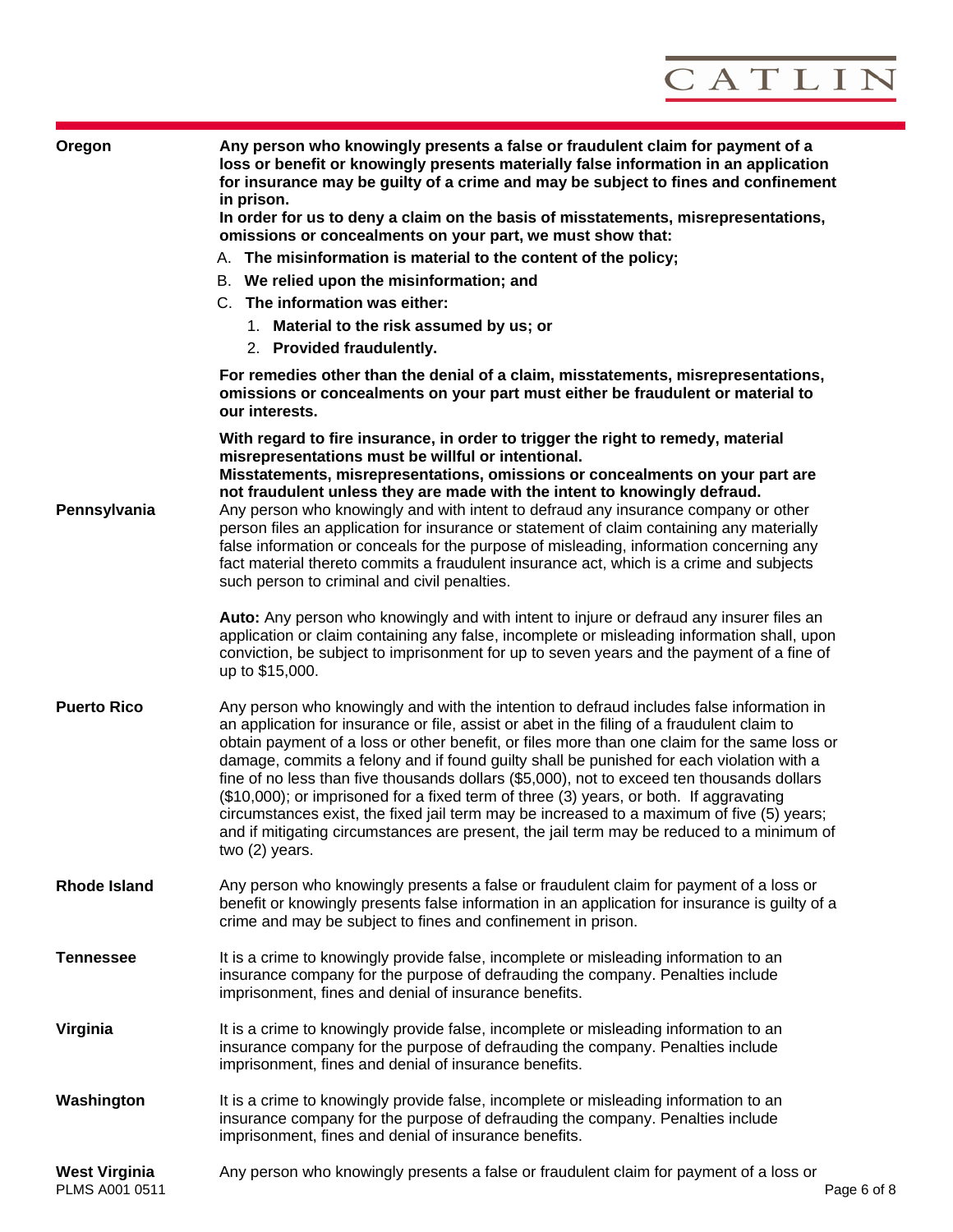

benefit or knowingly presents false information in an application for insurance is guilty of a crime and may be subject to fines and confinement in prison.